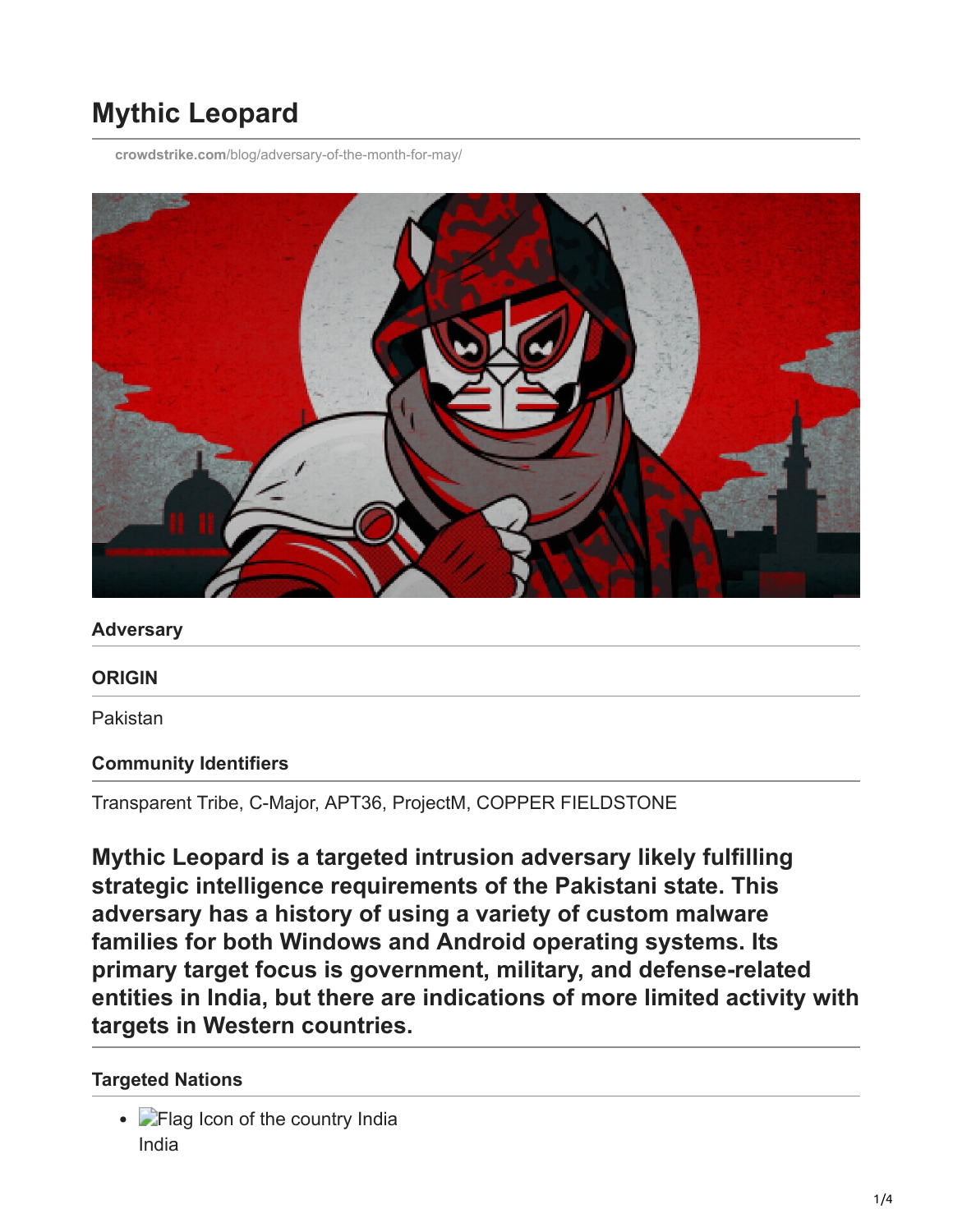- **Flag Icon of the country Pakistan** Pakistan
- **Flag Icon of the country United States** United States
- **Flag Icon of the country United Kingdom** United Kingdom

### **Target Industries**

- [Aviation](https://www.crowdstrike.com/en-US/industry/aviation/)
- [Government](https://www.crowdstrike.com/en-US/industry/government/)
- [Healthcare](https://www.crowdstrike.com/en-US/industry/healthcare/)
- Defense
- Hospitality
- Military
- NGOs and Nonprofits
- Oil and Gas

#### **Artwork**

Adversary: Mythic Leopard - Threat Actor Crowdstrike Mythic Leopard

I have read and accept the terms and conditions

[Download](https://www.crowdstrike.com/en-US/)

# **[Explore Next Adversary](https://www.crowdstrike.com/en-US/adversary/ocean-buffalo/)**

## **Ocean Buffalo***Ocean Buffalo*

#### **All Adversaries 20**

- $\bullet$
- 
- 
- 
- 
- 
- 
- 
- 
-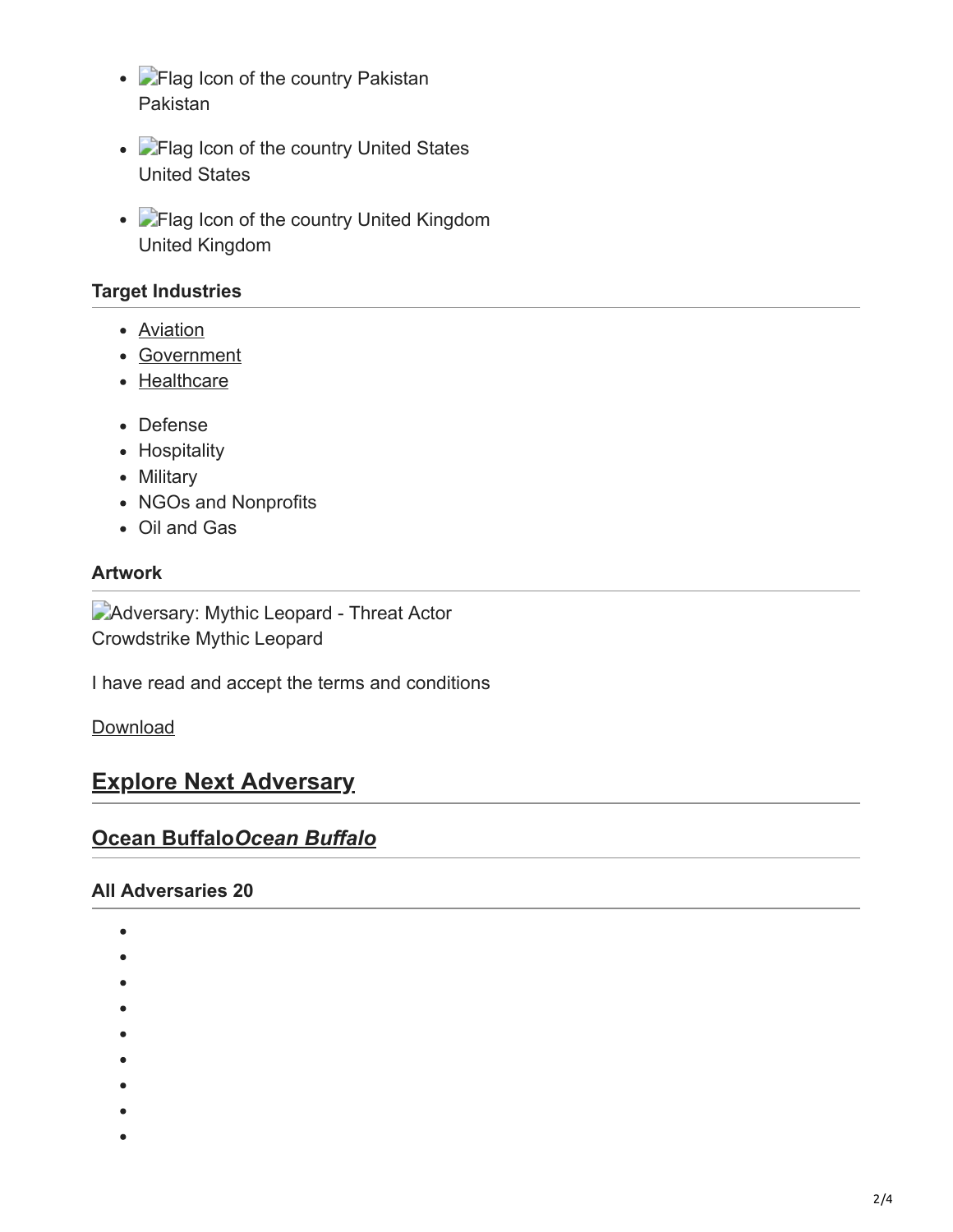- $\bullet$
- 
- 
- 
- 
- 
- 
- 
- 
- 
- 
- 

Explore Next Adversary

# **Terms and conditions**

In order to download the adversary artwork, we kindly request you to accept our terms and conditions displayed below.

This image ("artwork"), is the intellectual property of CrowdStrike, Inc. and its affiliates and licensors (collectively, "us" or "we") and may include other marks, trademarks, copyrighted materials, and other intellectual property ("assets") that belong t o us, including, without limitation, CrowdStrike, the CrowdStrike logo, and CrowdStrike Falcon. We retain all right, title and interest in and to the artwork and all assets included therein. This artwork is offered to you as a convenience for your lawful a nd non-commercial use, solely as authorized by us, and subject to your compliance with these terms and conditions ("terms") and any other guidelines or specifications that we may provide from time to time. We reserve the right to change these terms at any time without prior notice.

You should periodically check the latest information posted herein to be sure that you are in compliance. By downloading the artwork, you attest that you are at least 18 years of age and agree to the following terms, which const itute the sole and entire agreement between you and us with respect to the artwork. We reserve all rights not expressly granted to you herein. You may not use or display the artwork in any way: (i) that violates the rights of any person or entity or that may give rise to civil or criminal liability under laws or regulations applicable to you, another user, and/or CrowdStrike; (ii) that is defamatory, obscene, indecent, abusive, harassing, violent, hateful, inflammatory or otherwise objectionable; (iii) tha t is false, deceptive, misleading or fraudulent, including but not limited to: (a) any attempt to impersonate any person or entity, including any other user, CrowdStrike or a CrowdStrike employee; (b) any attempt to misrepresent your identity or affiliation with any person or organization; or (iv) for the purposes of recruiting, advertising, solicitation or commercial activities of any kind without our express written consent.